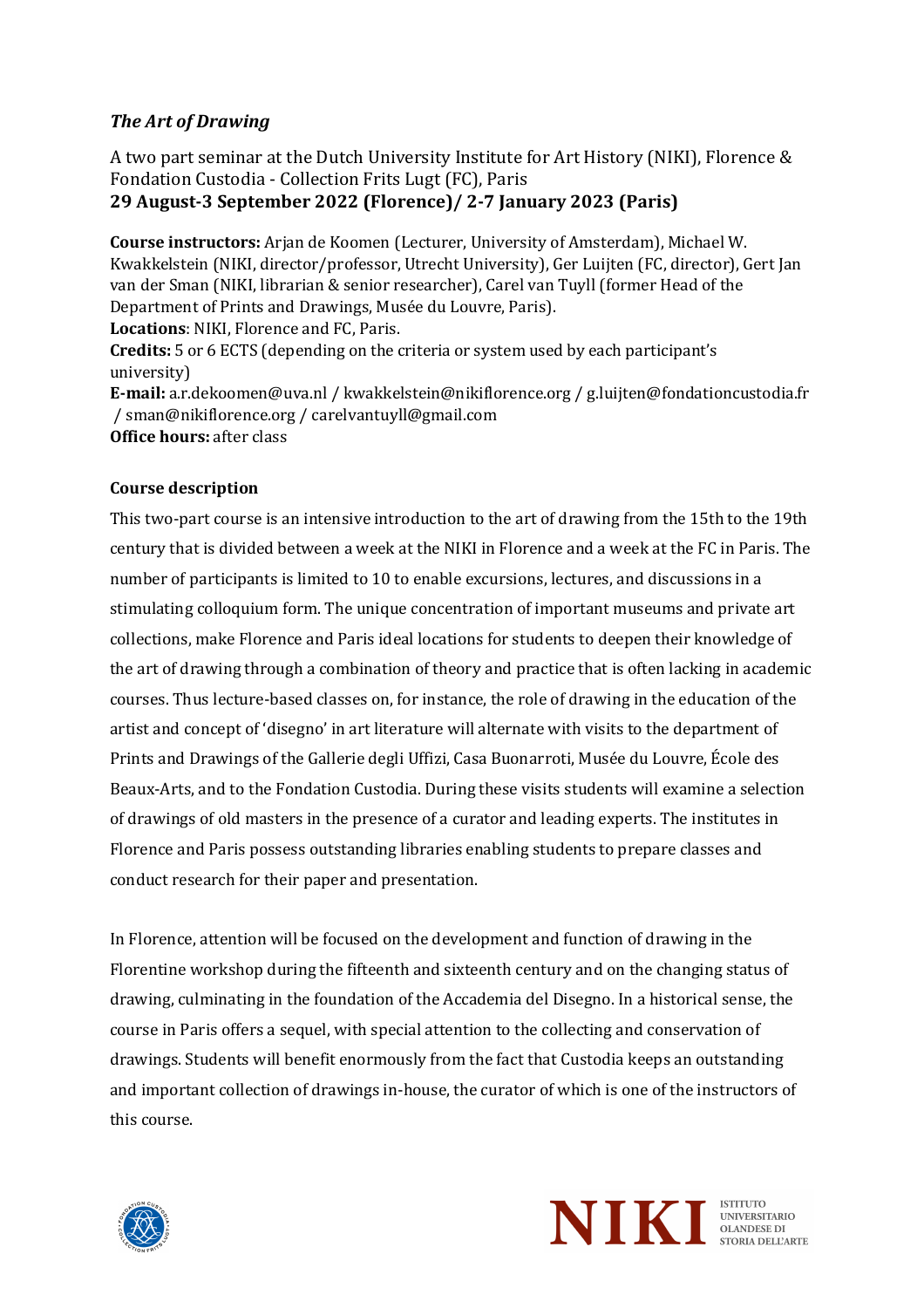# **Course objectives**

At the end of the course, the student/participant will be familiar with the different aspects of the study of drawings from the period c. 1400-1900, enabling him or her to:

- analyze and write about drawings of old masters:
- identify different drawing surfaces and techniques;
- distinguish different types of drawing (e.g. preliminary sketch, cartoon, figure drawing, compositional drawing, copy);
- discuss the physical aspects of the preservation and conservation of drawings;
- discuss the history of collecting drawings and how to study these matters;
- discuss the problems of attribution;
- discuss the role drawing played in the education of the artist;
- discuss the role drawing played in the artist's creative process;
- discuss the different functions of drawings;
- assess the nature of the relation between the artist's drawing practice and the concept of drawing as defined in contemporary writings on art.

In addition, the student will meet various Dutch and foreign experts; improve his or her academic skills, and gain experience necessary for curating collections of drawings in or outside the context of a museum.

## **Accommodation**

1. NIKI, Florence: housing at the institute; participants are free to find accommodation in Florence at their own expenses.

2. FC, Paris: housing at the Collège Néerlandais; participants are free to find accommodation in Paris at their own expenses.

## **Dates**

1. NIKI, Florence: Arrival on Monday 29 August – Departure on Sunday 4 September 2022 (program starts Monday 3 P.M. and ends on Saturday)

2. FC, Paris: Arrival on Monday 2 January 2023 - Departure on Sunday 8 January (program starts Monday 3 P.M. and ends on Saturday)

On Friday 1 July 2022 a one-day pre-program will be organized in Amsterdam. Students and participants will be introduced to the course, the topics, the assignments, and the literature. The program includes a visit to a print room.

Location: Special Collections, University of Amsterdam. Details of the program will be communicated in May.

#### **Language**

Dutch / English (depending on the participation of foreign students).

#### For whom?

MA students, PhD students, junior curators (under the age of 35) who wish to (further) specialize in the art of drawing.

#### **Admission**

Admission to the program is based on a selection process, during which a letter of motivation (300-400 words), a CV (graduate) or transcript (undergraduate) will be evaluated by the staff of the NIKI and the FC. Please send the required documents to niki@nikiflorence.org. In the letter, name a (former) teacher or supervisor who can be contacted for a reference. You are kindly requested to indicate whether you wish to make use of the accommodation at the NIKI in Florence and at the College Néerlandais in Paris. The closing date for application is 1 May, 2022. The results will be communicated within two weeks.





**ISTITUTO**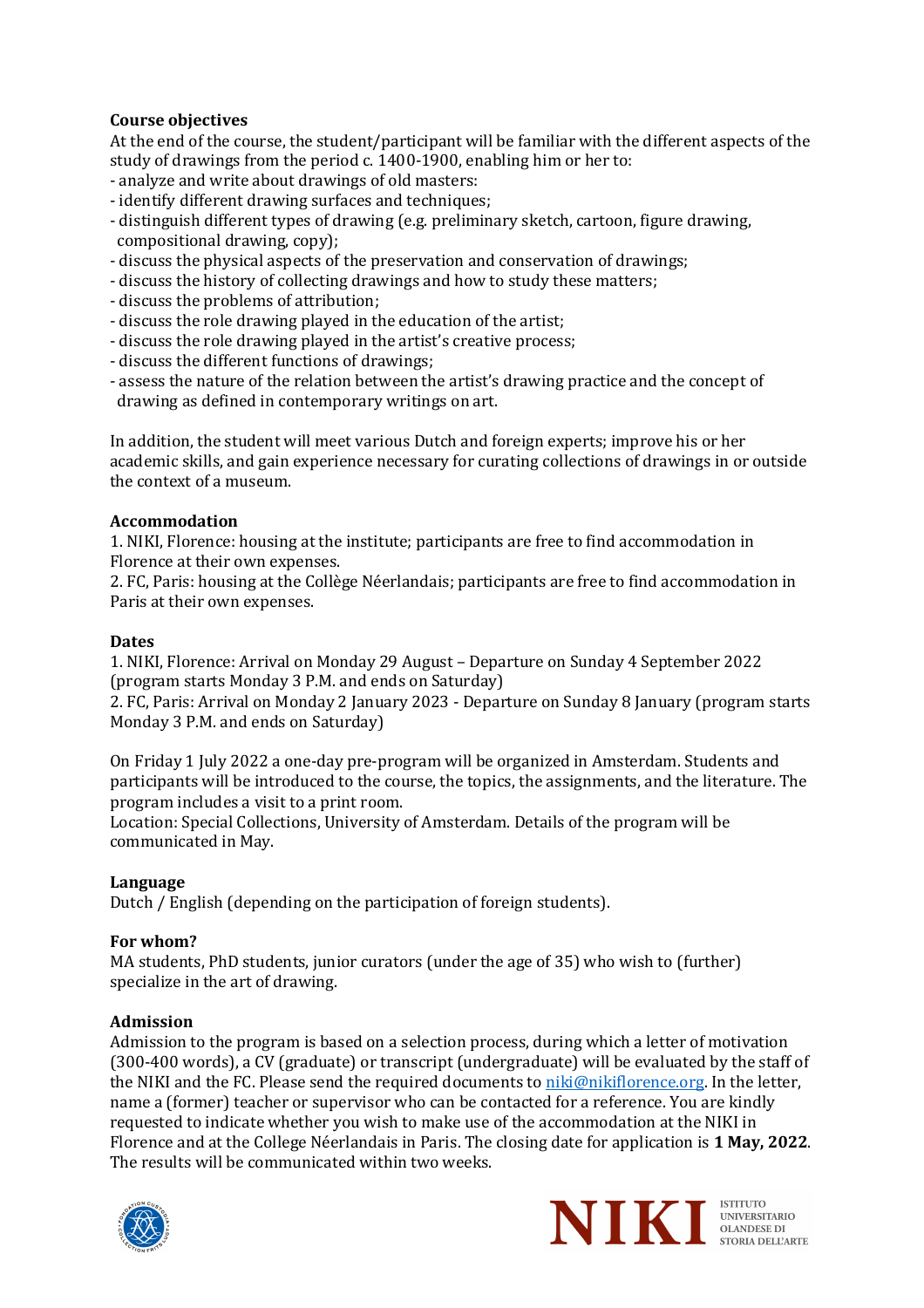N.B. It is NOT possible to follow one of the two parts of this course.

## **Additional course instructors**

- FC, Paris: Rhea Sylvia Blok, Hans Buijs, Cecile Tainturier, Maud Guichane, Laurence Lhinares, curators: art historians in the board of the Fondation Custodia.

# **Costs**

Participants are offered free accommodation, free visits to collections and museums, and a welcome and farewell dinner. Travel expenses will not be reimbursed.

## **Form of assessment**

At the end of each week participants will give a presentation. Upon successfully completing this course with a research paper, registered students (Utrecht University (UU), University of Amsterdam (UvA), Free University Amsterdam (VU); Groningen University (RuG); Leiden University (UL), Radboud University (RU)) receive a signed certificate that includes the final grade. Depending on the topic, papers and presentations are graded by Arjan de Koomen, Michael Kwakkelstein, and Gert Jan van der Sman.

| Presentation* Florence                            | 30 <sup>%</sup> |
|---------------------------------------------------|-----------------|
| Research paper                                    | 40%             |
| Presentation* Paris                               | 30 <sup>%</sup> |
| *In English for students at Research Master level |                 |

Participants who are not registered students will receive a certificate upon completion but no final grade.

# **Course Requirements**

Students will actively participate in class discussions of the readings, write a research paper and give a 20/25 minutes-presentation (list of topics and outline term paper will be handed out at the beginning of the course).

**Paper**: 4000 words (MA); 6000 (RMA); 7500 words (PhD). Papers (and presentations) should include: an introduction to the topic, clarifying the reason for choosing it, a central research question, an overview of the state of research, a critical discussion of secondary sources (scholarly debate), a description of the adopted method of research, considerations discussed during the course, new insights, conclusion, bibliography. Only include images that contribute to the understanding and clarity of your research and discussion. Deadline paper: 1 November, 2022

## **Presentation**

- In Florence, students will keep their presentation on the topic of their research paper towards the end of their stay.

- In Paris, students are required to discuss a drawing from the Custodia collection.



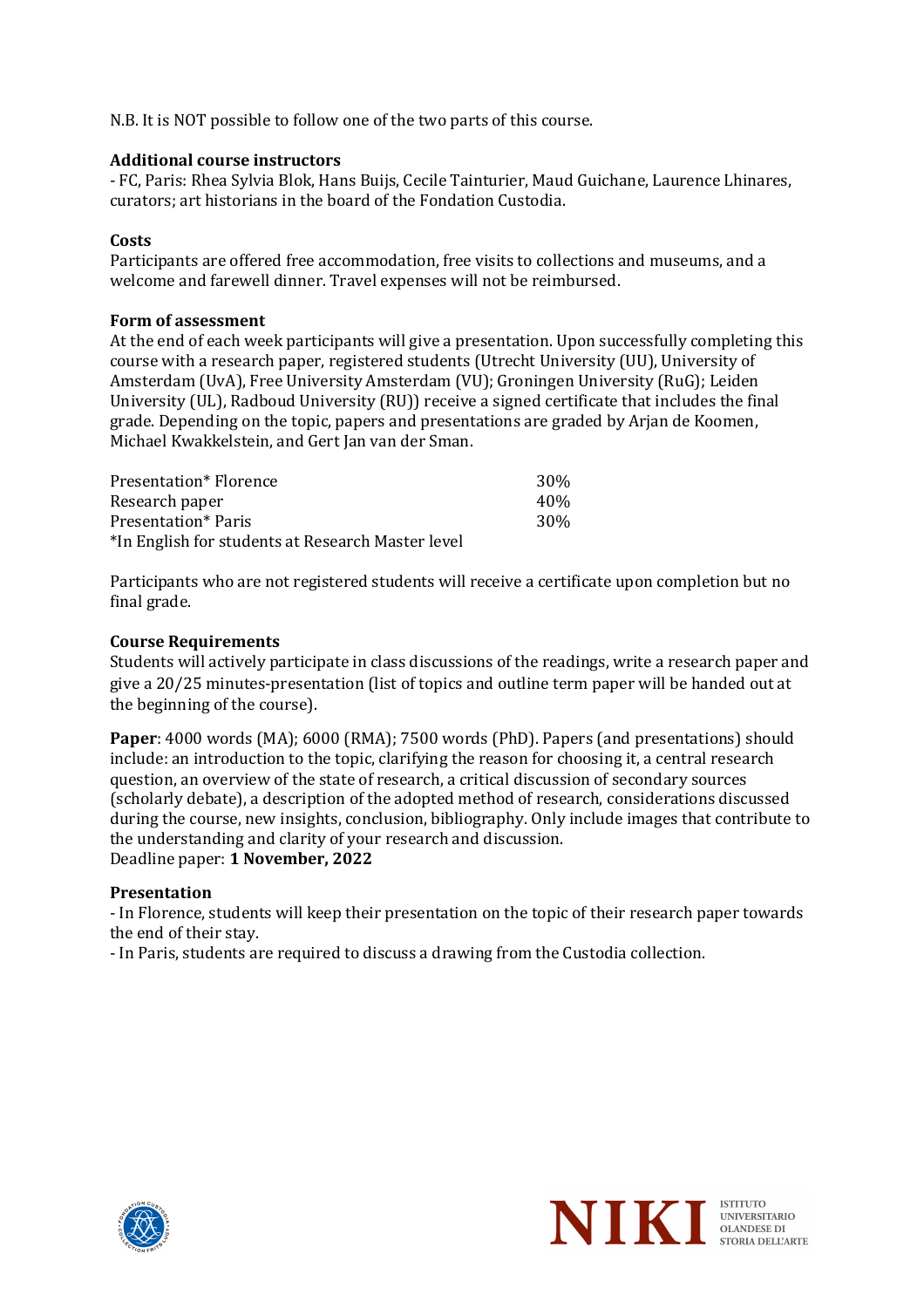## **NIKI Florence** (concept program)

| <b>29 August</b> | Florence as the center of drawing during the Renaissance                                                                                                                                                            |
|------------------|---------------------------------------------------------------------------------------------------------------------------------------------------------------------------------------------------------------------|
|                  | -Welcome/Introduction to the course (MK/GS/AdK/GL/CT)<br>- Discussion of the readings (students have already communicated the topic of<br>their research paper to MK, GS and AdK).                                  |
| Readings         | Chapman/Faietti 2010, pp. 15-75.                                                                                                                                                                                    |
| <b>30 August</b> | <b>Practice and Theory</b>                                                                                                                                                                                          |
|                  | -The Materials of Drawing. A lab-lecture (AdK)                                                                                                                                                                      |
|                  | -Primary Sources on Drawing and their Relation to Artistic Practice: 1400-1600.<br>Types, functions and meaning (MK)                                                                                                |
| Readings         | Ames-Lewis & Meder; Cennini ed. Thompson, pp. 1-9; 14-17; Leonardo ed.<br>McMahon, I, pp. 45-50; 63-69; 106-107; Vasari, ed. Maclehose/Baldwin Brown,<br>pp. 205-215; Armenini ed. Olszewski, pp. 109-113; 122-150. |
| 31 August        | <b>Preparatory Drawings</b>                                                                                                                                                                                         |
|                  | -From sketch to finished work of art: The role of drawing in the workshop of<br>Ghirlandaio and Fra Bartolommeo (GS)                                                                                                |

-Visit to the Print Room of the Uffizi (CT, GL, GS, AdK); Churches of Ognissanti (sinopie) and Santissima Annunziata /Certosa di Galluzzo (Pontormo, Andrea del Sarto)

*Readings:* Cadogan 2000; Pilliod 1995.

# **1 September Drawing and invention (***invenzione***)**

-A new type of drawing: brainstorming on paper. Leonardo da Vinci's drawings for the 'Adoration of the Magi' (MK).

*Readings*: Gombrich, "Leonardo's Method"; Bambach, *Leonardo Rediscovered*, vol. I, pp. 242-279.

-Research

# **2 September The Triumph of 'disegno'**

-Florentine 'disegno': Michelangelo, Vasari and the Accademia del Disegno (MK) -visit to the Print Room of Casa Buonarroti and to the Accademia del Disegno.



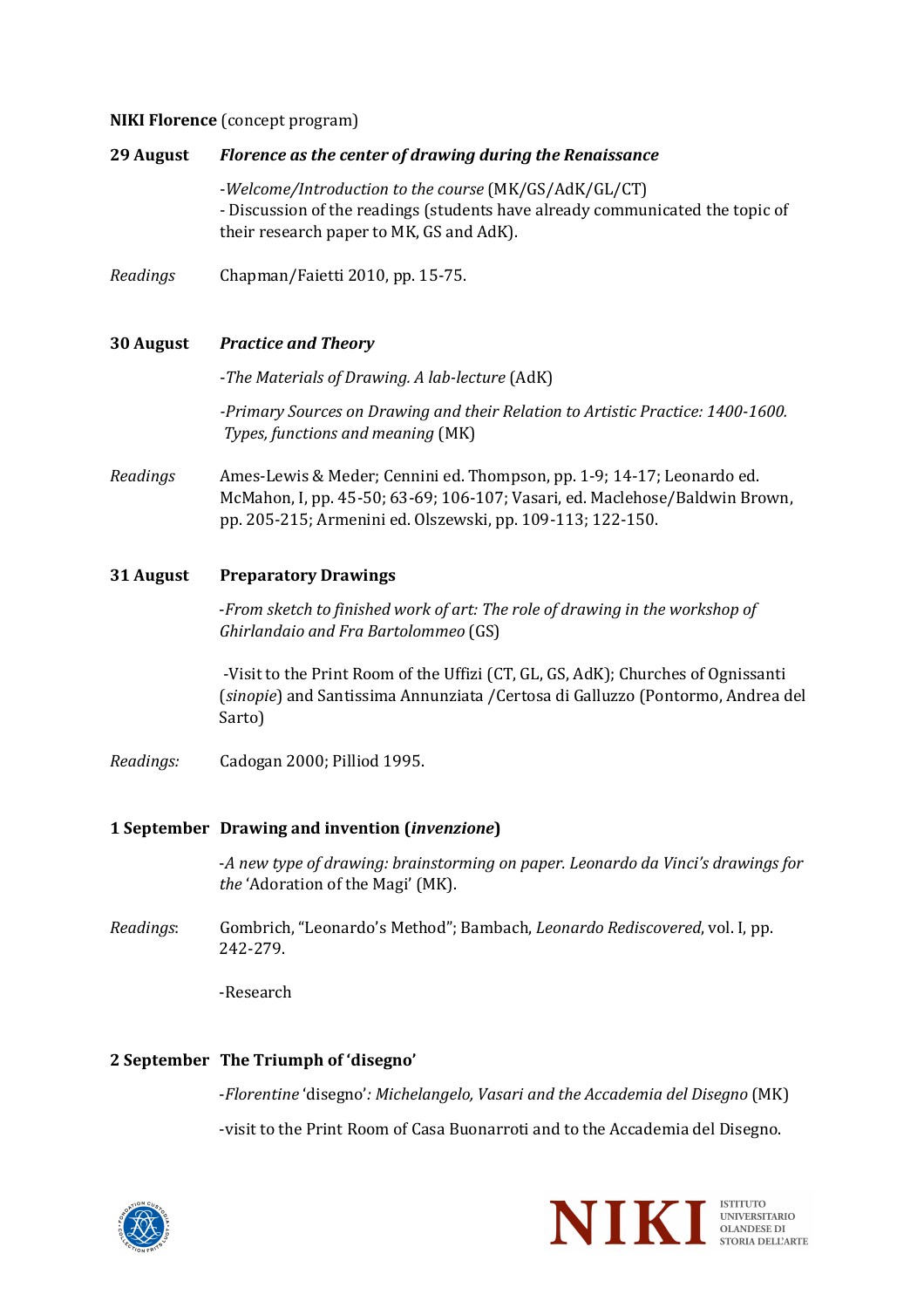Readings: Barzman 1991; Barzman 2000, pp. 161-180; Jacobs 2002; Petrioli Tofani 2008; Kárpáti 2019.

#### **3** September How to visualize scientific knowledge in drawing

-*The uses of drawing in science* (MK)

Readings: Ackerman 1998; Kemp 1993.

Presentations and concluding remarks

## **Fondation Custodia, Paris** (concept program)

#### **Monday 2 January**

– meeting at the Hotel Turgot, 121 rue de Lille Ger Luijten - Welcome / Oilsketches in the stairwell Dinner

## **Tuesday 3 January**

-Ger Luijten - Introduction to the Frits Lugt collection and the Fondation Custodia Laurence Lhinares - Visit to the exhibtion *Dessins français du 19ième siècle* Cécile Tainturier and Rhea Blok – Tecnical aspects of the description of drawings, works of reference, Marques de Collections, the database, the preservation, management and maintanance of the collection, passe-partouts, collector's albums, sketchbooks.

-Presentations

#### **Wednesday 4 January**

-Maud Guichané - Bezoek tentoonstelling *Léon Bonvin (1834-66). Poésie du réel* en presentatie oeuvre-catalogus

-Presentations

-Hans Buijs - Zestiende-eeuwse tekeningen uit de Nederlanden

-Presentations

#### **Thursday 5 January**

-Cécile Tainturier – De albums met Nederlandse landschapstekeningen

-Presentations

-Bénedicte Gady - Bezoek aan de tekeningenverzameling van het Musée des Arts Décoratifs

-Visit to a private collection (Louis-Antoine and Véronique Prat, rue de Lille)